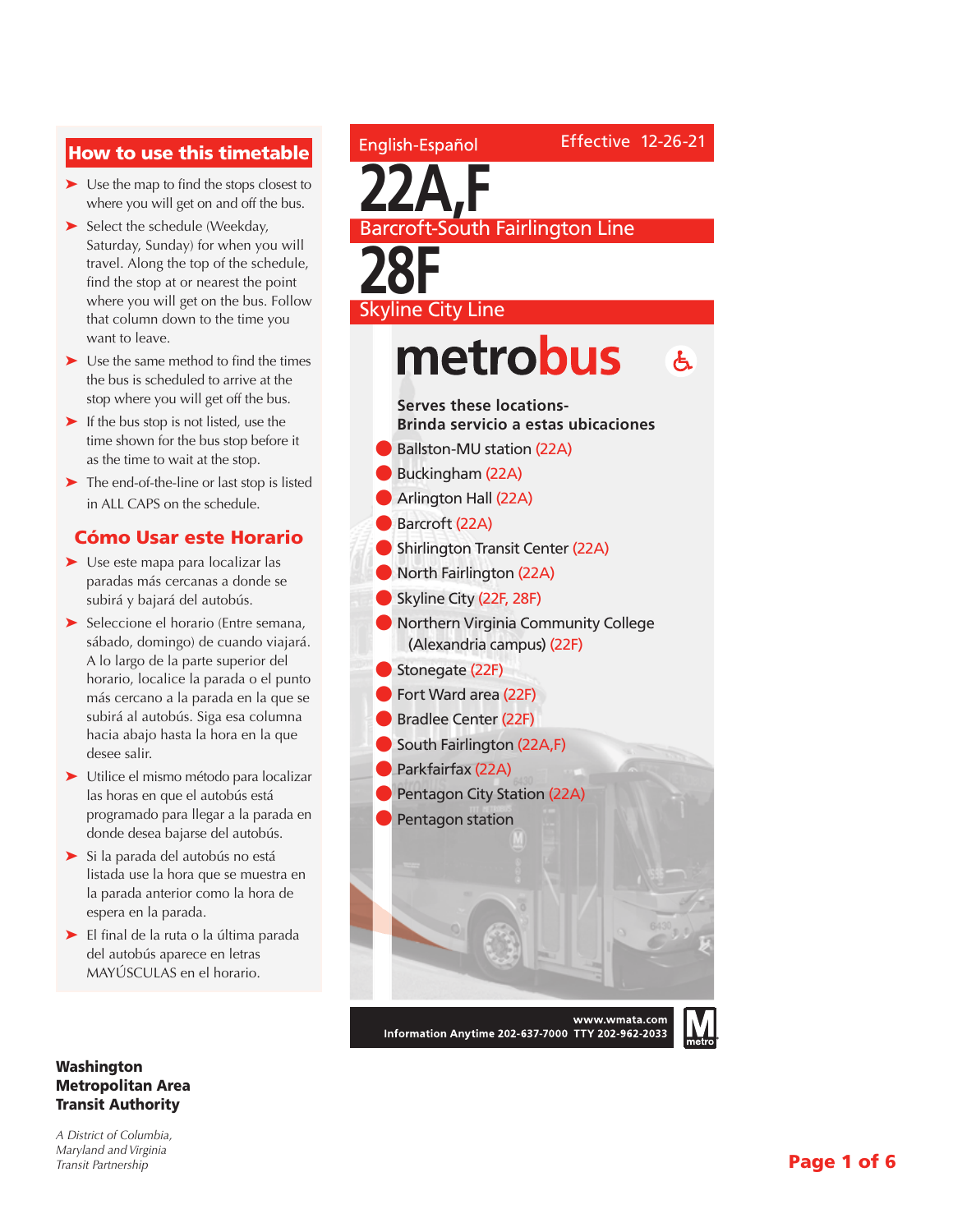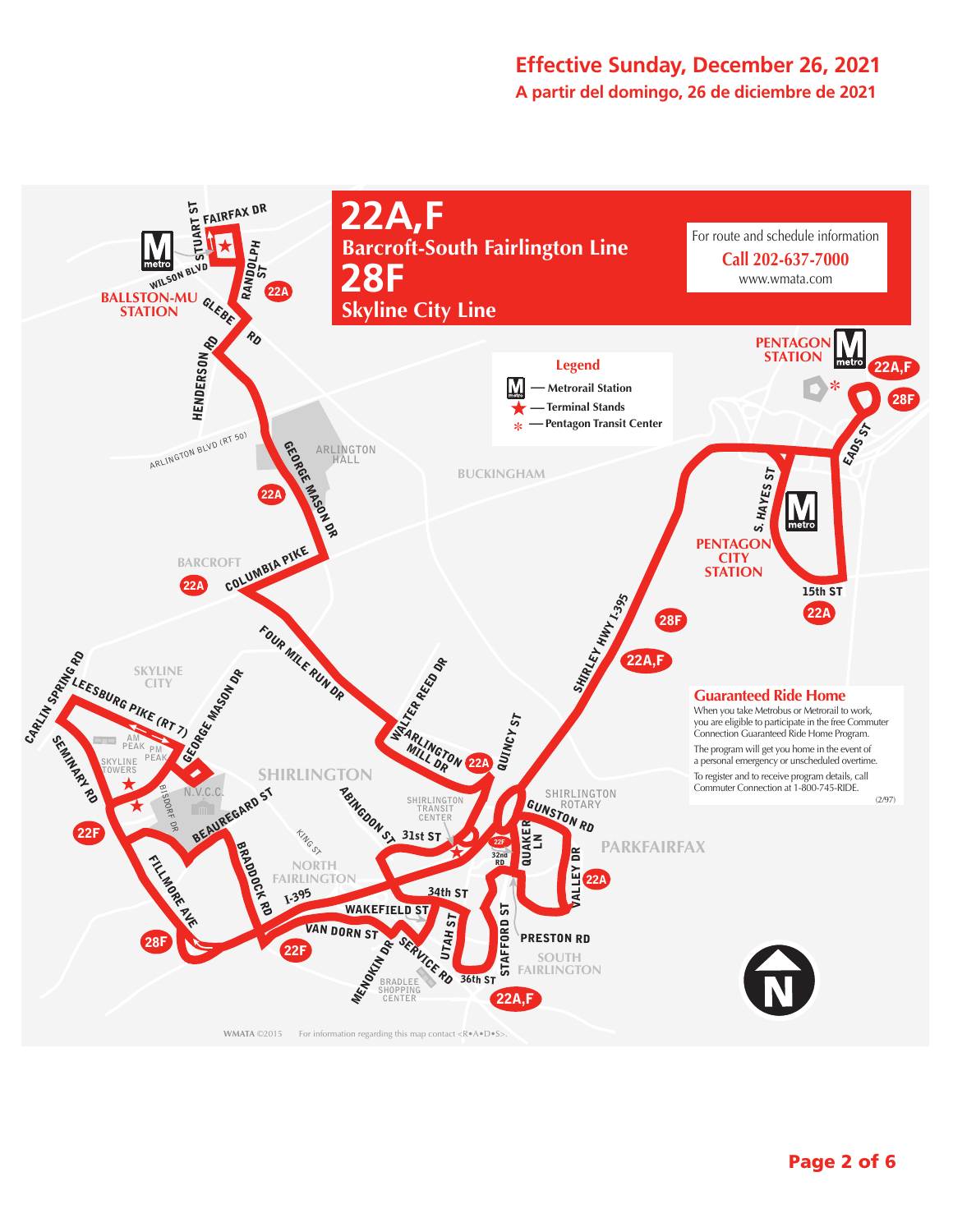# **22A,F** Barcroft-South Fairlington Line

**A partir del domingo, 26 de diciembre de 2021**

## **Eastbound To Pentagon station**

|                 |                                    |                                                                       |                                                  |                                                                     |                                                                             |                                          |                                              |                                             | Monday thru Friday - De Lunes a viernes                             |                                       |                           |
|-----------------|------------------------------------|-----------------------------------------------------------------------|--------------------------------------------------|---------------------------------------------------------------------|-----------------------------------------------------------------------------|------------------------------------------|----------------------------------------------|---------------------------------------------|---------------------------------------------------------------------|---------------------------------------|---------------------------|
| Route<br>Number | <b>Ballston-</b><br><b>MU</b><br>M | George<br>Mason<br>$\boldsymbol{\&}$<br>Pershing<br>Drs.<br>$\bullet$ | Run Dr.<br>$\boldsymbol{\&}$<br>Columbia<br>Pike | S. George<br>Four Mile Mason Dr.<br>&<br>#3713<br>(Skyline<br>City) | <b>Fillmore</b><br>Ave.<br>opposite<br><b>Bisdorf Dr. Menokin</b><br>(NVCC) | King St.<br>service<br>rdwy.<br>&<br>Dr. | Shirling-<br>ton<br><b>Transit</b><br>Center | <b>Stafford</b><br>St.<br>$\boldsymbol{\&}$ | Valley Dr. (Pentagon<br>&<br><b>Gunston</b><br>32nd Rd. Rd. (north) | S. Hayes &<br>12th Sts.<br>City)<br>M | PENTA-<br><b>GON</b><br>M |
|                 |                                    |                                                                       |                                                  |                                                                     | <b>AM Service - Servicio matutino</b>                                       |                                          |                                              |                                             |                                                                     |                                       |                           |
| <b>22F</b>      | ä,                                 | ÷.                                                                    | ÷.                                               | 6:00                                                                | 6:10                                                                        | 6:18                                     | $\overline{\phantom{a}}$                     | 6:26                                        | L.                                                                  | $\overline{\phantom{a}}$              | 6:32                      |
| 22F             | $\frac{1}{2}$                      | $\overline{\phantom{a}}$                                              | $\frac{1}{2}$                                    | 6:30                                                                | 6:40                                                                        | 6:48                                     | $\overline{\phantom{a}}$                     | 6:56                                        | $\overline{a}$                                                      | L,                                    | 7:02                      |
| 22A             | 6:30                               | 6:36                                                                  | 6:42                                             | ÷,                                                                  | ÷,                                                                          | ÷,                                       | 6:50                                         | 6:59                                        | 7:02                                                                | 7:07                                  | 7:14                      |
| 22F             | ÷.                                 | $\overline{\phantom{a}}$                                              | $\overline{\phantom{a}}$                         | 6:56                                                                | 7:06                                                                        | 7:14                                     | $\overline{\phantom{a}}$                     | 7:22                                        | $\overline{\phantom{0}}$                                            | $\frac{1}{2}$                         | 7:28                      |
| 22F             | ÷,                                 | $\overline{\phantom{a}}$                                              | L,                                               | 7:26                                                                | 7:36                                                                        | 7:45                                     | $\overline{\phantom{a}}$                     | 7:55                                        | ÷,                                                                  | ٠                                     | 8:02                      |
| 22A             | 7:30                               | 7:36                                                                  | 7:42                                             | $\overline{\phantom{a}}$                                            | $\overline{\phantom{a}}$                                                    | $\overline{\phantom{a}}$                 | 7:50                                         | 7:59                                        | 8:02                                                                | 8:07                                  | 8:14                      |
| 22F             | $\overline{a}$                     | ä,                                                                    | ÷,                                               | 7:56                                                                | 8:06                                                                        | 8:15                                     | $\overline{\phantom{a}}$                     | 8:25                                        | ÷,                                                                  | $\overline{\phantom{a}}$              | 8:32                      |
| 22A             | 8:30                               | 8:36                                                                  | 8:42                                             | $\overline{\phantom{a}}$                                            | $\overline{\phantom{a}}$                                                    | $\overline{\phantom{a}}$                 | 8:50                                         | 8:58                                        | 9:01                                                                | 9:06                                  | 9:14                      |
| 22F             | L,                                 | ä,                                                                    | ä,                                               | 8:29                                                                | 8:39                                                                        | 8:48                                     | $\overline{a}$                               | 8:58                                        | L                                                                   |                                       | 9:05                      |
| 22F             | ÷.                                 | $\overline{\phantom{a}}$                                              | L.                                               | 9:00                                                                | 9:10                                                                        | 9:18                                     | $\overline{\phantom{a}}$                     | 9:27                                        | ÷.                                                                  | $\overline{\phantom{m}}$              | 9:33                      |
| <b>22A</b>      | 9:30                               | 9:36                                                                  | 9:42                                             | ÷,                                                                  | ÷,                                                                          | ä,                                       | 9:50                                         | 9:58                                        | 10:01                                                               | 10:06                                 | 10:14                     |
| 22A             | 10:30                              | 10:36                                                                 | 10:42                                            | $\frac{1}{2}$                                                       | $\overline{\phantom{a}}$                                                    | $\overline{\phantom{a}}$                 | 10:50                                        | 10:58                                       | 11:01                                                               | 11:06                                 | 11:14                     |
| 22A             | 11:30                              | 11:36                                                                 | 11:42                                            | L,                                                                  | L.                                                                          | ÷.                                       | 11:50                                        | 11:57                                       | 12:00                                                               | 12:07                                 | 12:14                     |
|                 |                                    |                                                                       |                                                  |                                                                     | <b>PM Service - Servicio vespertino</b>                                     |                                          |                                              |                                             |                                                                     |                                       |                           |
| <b>22A</b>      | 12:30                              | 12:36                                                                 | 12:42                                            |                                                                     |                                                                             | ä,                                       | 12:50                                        | 12:57                                       | 1:00                                                                | 1:07                                  | 1:14                      |
| 22A             | 1:30                               | 1:36                                                                  | 1:42                                             | $\frac{1}{2}$                                                       | $\overline{\phantom{0}}$                                                    | $\overline{\phantom{a}}$                 | 1:50                                         | 1:57                                        | 2:00                                                                | 2:07                                  | 2:14                      |
| 22A             | 2:30                               | 2:36                                                                  | 2:42                                             | ٠                                                                   | ٠                                                                           | ٠                                        | 2:50                                         | 2:57                                        | 3:00                                                                | 3:07                                  | 3:14                      |
| 22A             | 3:30                               | 3:36                                                                  | 3:42                                             | $\overline{a}$                                                      | $\overline{\phantom{0}}$                                                    | $\overline{\phantom{a}}$                 | 3:50                                         | 3:57                                        | 4:00                                                                | 4:07                                  | 4:14                      |
| <b>22A</b>      | 4:30                               | 4:36                                                                  | 4:42                                             | i.                                                                  |                                                                             |                                          | 4:50                                         | 4:57                                        | 5:00                                                                | 5:07                                  | 5:14                      |
| 22A             | 5:30                               | 5:36                                                                  | 5:42                                             | $\overline{\phantom{m}}$                                            | $\overline{\phantom{0}}$                                                    | $\overline{\phantom{a}}$                 | 5:50                                         | 5:57                                        | 6:00                                                                | 6:07                                  | 6:14                      |
| <b>22A</b>      | 6:30                               | 6:36                                                                  | 6:42                                             | J.                                                                  | ä,                                                                          | ٠                                        | 6:50                                         | 6:57                                        | 7:00                                                                | 7:07                                  | 7:14                      |
| 22A             | 7:30                               | 7:36                                                                  | 7:42                                             | $\overline{\phantom{a}}$                                            | ٠                                                                           | $\overline{\phantom{a}}$                 | 7:50                                         | 7:57                                        | 8:00                                                                | 8:07                                  | 8:14                      |
| <b>22A</b>      | 8:30                               | 8:36                                                                  | 8:42                                             | L,                                                                  | i.                                                                          | ٠                                        | 8:50                                         | 8:57                                        | 9:00                                                                | 9:07                                  | 9:14                      |
| 22A             | 9:30                               | 9:36                                                                  | 9:42                                             | L,                                                                  | $\overline{\phantom{0}}$                                                    |                                          | 9:50                                         | 9:57                                        | 10:00                                                               | 10:07                                 | 10:14                     |

l *— For arrival times at Arlington Hall, add 2 minutes to times shown for George Mason & Pershing Drives.*

### **Westbound To Ballston-MU station/Skyline City**

|                        |               |                                                             | <b>Monday thru Friday - De Lunes a viernes</b>               |                             |                                              |                                                     |                                                                 |                                                                                           |                                    |                                          |                             |
|------------------------|---------------|-------------------------------------------------------------|--------------------------------------------------------------|-----------------------------|----------------------------------------------|-----------------------------------------------------|-----------------------------------------------------------------|-------------------------------------------------------------------------------------------|------------------------------------|------------------------------------------|-----------------------------|
| Route<br><b>Number</b> | Pentagon<br>M | S. Hayes &<br>12th Sts.<br>City)<br>$\overline{\mathsf{M}}$ | (Pentagon Valley Dr.<br>&<br>Gunston<br>Rd. (north) 32nd Rd. | <b>Stafford</b><br>St.<br>& | Shirling-<br>ton<br><b>Transit</b><br>Center | King St.<br>service<br>rdwy.<br>&<br>Menokin<br>Dr. | <b>Fillmore</b><br>Ave.<br>&<br><b>Bisdorf</b><br>Dr.<br>(NVCC) | S. George Four Mile<br>Mason Dr. Run Dr.<br>opposite<br>#3713<br><b>(SKYLINE</b><br>CITY) | &<br>Columbia<br>Pike<br>$\bullet$ | George<br>Mason<br>&<br>Pershing<br>Drs. | <b>BALLSTON-</b><br>MU<br>M |
|                        |               |                                                             |                                                              |                             | <b>AM Service - Servicio matutino</b>        |                                                     |                                                                 |                                                                                           |                                    |                                          |                             |
| <b>22A</b>             | 6:30          | 6:37                                                        | 6:45                                                         | 6:48                        | 6:56                                         |                                                     |                                                                 | ÷,                                                                                        | 7:05                               | 7:11                                     | 7:18                        |
| 22A                    | 7:30          | 7:37                                                        | 7:45                                                         | 7:48                        | 7:56                                         | $\overline{\phantom{0}}$                            | $\overline{\phantom{a}}$                                        | $\overline{\phantom{0}}$                                                                  | 8:05                               | 8:11                                     | 8:18                        |
| 22A                    | 8:30          | 8:37                                                        | 8:45                                                         | 8:48                        | 8:56                                         |                                                     |                                                                 | $\overline{\phantom{0}}$                                                                  | 9:05                               | 9:11                                     | 9:18                        |
| 22A                    | 9:30          | 9:38                                                        | 9:47                                                         | 9:50                        | 9:59                                         |                                                     |                                                                 |                                                                                           | 10:07                              | 10:15                                    | 10:21                       |
| 22A                    | 10:30         | 10:38                                                       | 10:47                                                        | 10:50                       | 10:59                                        |                                                     |                                                                 | ٠                                                                                         | 11:07                              | 11:15                                    | 11:21                       |
| 22A                    | 11:30         | 11:38                                                       | 11:47                                                        | 11:50                       | 11:59                                        |                                                     | $\overline{a}$                                                  | $\overline{\phantom{0}}$                                                                  | 12:07                              | 12:15                                    | 12:21                       |
|                        |               |                                                             |                                                              |                             | <b>PM Service - Servicio vespertino</b>      |                                                     |                                                                 |                                                                                           |                                    |                                          |                             |
| <b>22A</b>             | 12:30         | 12:38                                                       | 12:47                                                        | 12:50                       | 12:59                                        | $\overline{a}$                                      |                                                                 | $\overline{\phantom{0}}$                                                                  | 1:07                               | 1:15                                     | 1:21                        |
| 22A                    | 1:30          | 1:38                                                        | 1:47                                                         | 1:50                        | 1:59                                         | $\frac{1}{2}$                                       |                                                                 | ÷,                                                                                        | 2:07                               | 2:15                                     | 2:21                        |
| <b>22A</b>             | 2:30          | 2:39                                                        | 2:48                                                         | 2:52                        | 3:00                                         | ÷                                                   | $\overline{\phantom{a}}$                                        | $\overline{\phantom{m}}$                                                                  | 3:08                               | 3:13                                     | 3:19                        |
| 22A                    | 3:30          | 3:39                                                        | 3:48                                                         | 3:52                        | 4:00                                         | $\overline{a}$                                      | $\overline{\phantom{a}}$                                        | $\overline{\phantom{a}}$                                                                  | 4:08                               | 4:13                                     | 4:19                        |
| 22F                    | 3:45          | $\overline{\phantom{a}}$                                    | $\overline{\phantom{a}}$                                     | 3:55                        | $\overline{\phantom{a}}$                     | 4:02                                                | 4:13                                                            | 4:23                                                                                      | $\overline{\phantom{a}}$           | ÷,                                       | $\overline{\phantom{a}}$    |
| <b>22F</b>             | 4:15          | $\overline{\phantom{a}}$                                    | $\overline{\phantom{a}}$                                     | 4:26                        | $\overline{\phantom{a}}$                     | 4:34                                                | 4:45                                                            | 4:55                                                                                      | $\overline{a}$                     | $\frac{1}{2}$                            | $\overline{\phantom{a}}$    |
| 22A                    | 4:30          | 4:39                                                        | 4:48                                                         | 4:52                        | 5:00                                         | $\overline{\phantom{a}}$                            | ÷,                                                              | $\overline{\phantom{a}}$                                                                  | 5:08                               | 5:13                                     | 5:19                        |
| <b>22F</b>             | 4:45          | $\overline{\phantom{a}}$                                    | $\sim$                                                       | 4:56                        | $\sim$                                       | 5:04                                                | 5:15                                                            | 5:25                                                                                      | $\mathcal{L}^{\mathcal{L}}$        | $\frac{1}{2}$                            | $\overline{\phantom{a}}$    |
| 22F                    | 5:15          | $\overline{\phantom{a}}$                                    | $\overline{\phantom{a}}$                                     | 5:26                        | $\overline{\phantom{a}}$                     | 5:34                                                | 5:45                                                            | 5:55                                                                                      | ÷,                                 | ÷                                        |                             |
| 22A                    | 5:30          | 5:39                                                        | 5:48                                                         | 5:52                        | 6:00                                         | $\sim$                                              | $\sim$                                                          | $\sim$                                                                                    | 6:08                               | 6:13                                     | 6:19                        |
| <b>22F</b>             | 5:45          | $\overline{\phantom{a}}$                                    | $\overline{\phantom{a}}$                                     | 5:56                        | $\overline{\phantom{a}}$                     | 6:04                                                | 6:15                                                            | 6:25                                                                                      | ä,                                 | $\overline{a}$                           |                             |
| <b>22F</b>             | 6:15          | $\overline{\phantom{a}}$                                    | $\overline{\phantom{a}}$                                     | 6:26                        | $\overline{\phantom{a}}$                     | 6:34                                                | 6:45                                                            | 6:55                                                                                      | $\overline{\phantom{a}}$           | $\overline{a}$                           | $\overline{\phantom{0}}$    |
| 22A                    | 6:30          | 6:39                                                        | 6:48                                                         | 6:52                        | 7:00                                         | $\overline{\phantom{a}}$                            | $\overline{\phantom{a}}$                                        | $\overline{\phantom{a}}$                                                                  | 7:08                               | 7:13                                     | 7:19                        |
| 22F                    | 6:45          | $\overline{\phantom{a}}$                                    | $\sim$                                                       | 6:54                        | $\overline{\phantom{a}}$                     | 7:02                                                | 7:13                                                            | 7:23                                                                                      | $\overline{a}$                     | $\frac{1}{2}$                            | $\overline{\phantom{a}}$    |
| <b>22F</b>             | 7:15          | $\overline{\phantom{a}}$                                    | $\overline{\phantom{a}}$                                     | 7:24                        | $\overline{\phantom{a}}$                     | 7:32                                                | 7:43                                                            | 7:53                                                                                      |                                    | ä,                                       |                             |
| 22A                    | 7:30          | 7:39                                                        | 7:48                                                         | 7:52                        | 8:00                                         | $\overline{\phantom{a}}$                            | $\overline{\phantom{a}}$                                        | $\overline{\phantom{a}}$                                                                  | 8:08                               | 8:13                                     | 8:19                        |
| 22A                    | 8:30          | 8:39                                                        | 8:48                                                         | 8:52                        | 9:00                                         | ä,                                                  | ÷,                                                              | $\overline{\phantom{m}}$                                                                  | 9:08                               | 9:13                                     | 9:19                        |
| 22A                    | 9:30          | 9:39                                                        | 9:48                                                         | 9:52                        | 10:00                                        |                                                     |                                                                 |                                                                                           | 10:08                              | 10:13                                    | 10:19                       |

l *— For departure times from Arlington Hall, add 4 minutes to times shown for Four Mile Run Drive & Columbia Pike*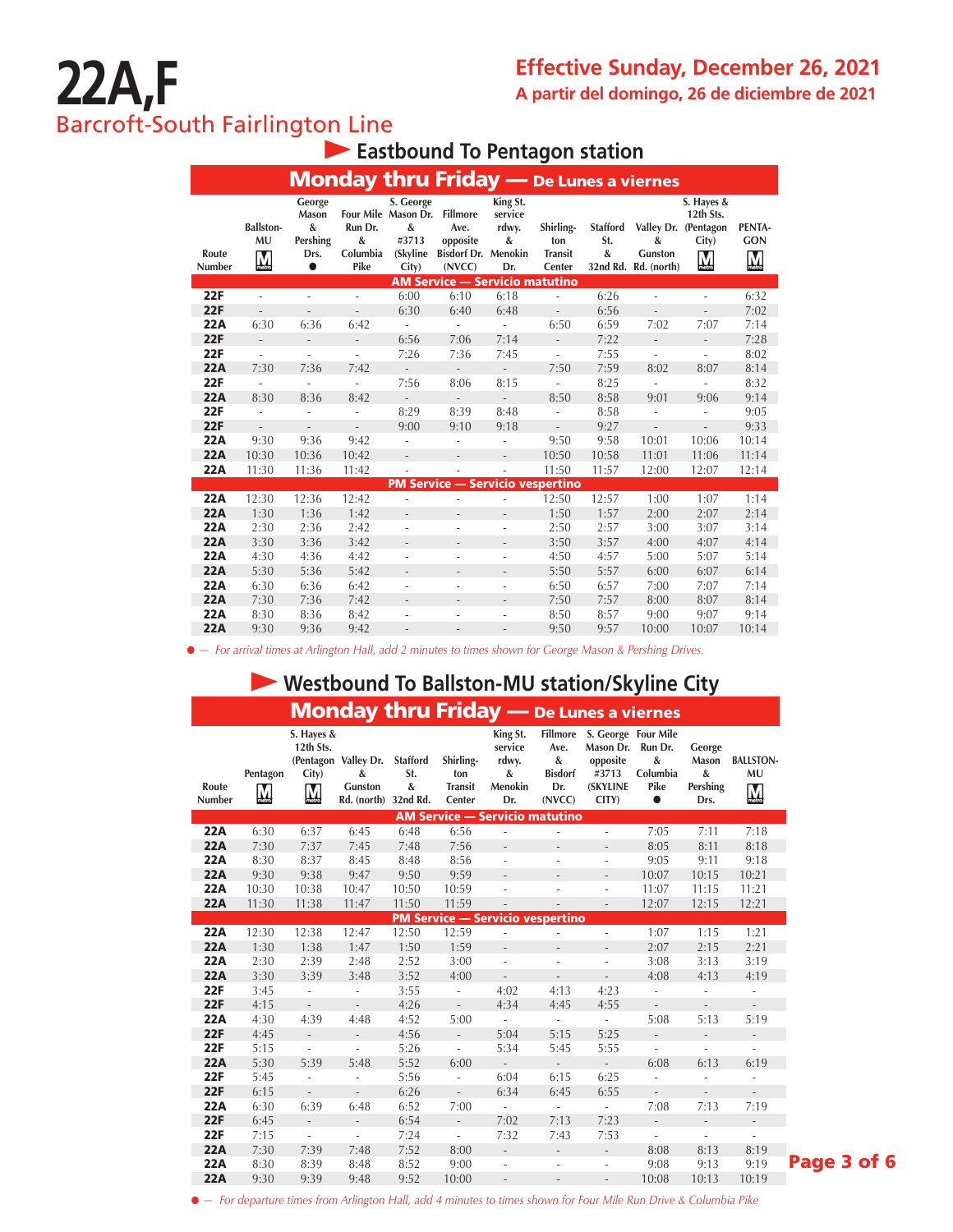|                 |                             | $\sim$ $\sim$ $\sim$ $\sim$                            |                                                      |                                              |                                        |                                                     |                                                                          |                           |
|-----------------|-----------------------------|--------------------------------------------------------|------------------------------------------------------|----------------------------------------------|----------------------------------------|-----------------------------------------------------|--------------------------------------------------------------------------|---------------------------|
| Route<br>Number | <b>Ballston-</b><br>MU<br>M | George<br><b>Mason</b><br>&<br><b>Pershing</b><br>Drs. | <b>Four Mile</b><br>Run Dr.<br>&<br>Columbia<br>Pike | Shirling-<br>ton<br><b>Transit</b><br>Center | <b>Stafford</b><br>$St.$ &<br>32nd Rd. | Valley Dr.<br>&<br><b>Gunston</b><br>Rd.<br>(north) | S. Hayes &<br>12th Sts.<br>(Pentagon<br>City)<br>$\overline{\mathsf{M}}$ | PENTA-<br><b>GON</b><br>Ņ |
|                 |                             |                                                        | <b>AM Service -</b>                                  |                                              | <b>Servicio matutino</b>               |                                                     |                                                                          |                           |
| 22A             | 7:30                        | 7:36                                                   | 7:41                                                 | 7:50                                         | 7:58                                   | 8:01                                                | 8:08                                                                     | 8:15                      |
| 22A             | 8:30                        | 8:37                                                   | 8:42                                                 | 8:51                                         | 8:59                                   | 9:02                                                | 9:09                                                                     | 9:16                      |
| 22A             | 9:30                        | 9:37                                                   | 9:42                                                 | 9:51                                         | 9:59                                   | 10:02                                               | 10:09                                                                    | 10:16                     |
| 22A             | 10:30                       | 10:37                                                  | 10:42                                                | 10:51                                        | 10:59                                  | 11:02                                               | 11:09                                                                    | 11:16                     |
| 22A             | 11:30                       | 11:37                                                  | 11:43                                                | 11:52                                        | 12:00                                  | 12:03                                               | 12:10                                                                    | 12:17                     |
|                 |                             |                                                        | <b>PM Service - Servicio vespertino</b>              |                                              |                                        |                                                     |                                                                          |                           |
| 22A             | 12:30                       | 12:37                                                  | 12:43                                                | 12:52                                        | 1:00                                   | 1:03                                                | 1:10                                                                     | 1:17                      |
| <b>22A</b>      | 1:30                        | 1:37                                                   | 1:43                                                 | 1:52                                         | 2:00                                   | 2:03                                                | 2:10                                                                     | 2:17                      |
| 22A             | 2:30                        | 2:37                                                   | 2:43                                                 | 2:52                                         | 3:00                                   | 3:03                                                | 3:10                                                                     | 3:17                      |
| 22A             | 3:30                        | 3:37                                                   | 3:43                                                 | 3:52                                         | 4:00                                   | 4:03                                                | 4:10                                                                     | 4:17                      |
| 22A             | 4:30                        | 4:37                                                   | 4:43                                                 | 4:52                                         | 5:00                                   | 5:03                                                | 5:10                                                                     | 5:17                      |
| 22A             | 5:30                        | 5:37                                                   | 5:43                                                 | 5:52                                         | 6:00                                   | 6:03                                                | 6:10                                                                     | 6:17                      |
| 22A             | 6:30                        | 6:37                                                   | 6:42                                                 | 6:51                                         | 6:59                                   | 7:02                                                | 7:09                                                                     | 7:16                      |
| 22A             | 7:30                        | 7:37                                                   | 7:42                                                 | 7:51                                         | 7:59                                   | 8:02                                                | 8:09                                                                     | 8:16                      |
|                 |                             |                                                        |                                                      |                                              |                                        |                                                     |                                                                          |                           |

#### Saturday — Sábados **Eastbound To Pentagon station**

*On four Federal holidays, Columbus Day, Veterans' Day, Martin Luther King, Jr. Day, and Presidents' Day, the Saturday schedule will be in effect.*

*Metrobus proveerá servicio con horario de sábado durante los cuatro días festivos de Columbus Day, Veterans Day, Martin Luther King Jr. Day, y Presidents' Day.*

### Saturday — Sábados **Westbound To Ballston-MU station**

| Route<br><b>Number</b> | Pentagon | S. Hayes &<br>12th Sts.<br>(Pentagon<br>City)<br>M | Valley Dr.<br>&<br><b>Gunston</b><br>Rd.<br>(north) | <b>Stafford</b><br>St.<br>&<br>32nd Rd. | Shirling-<br>ton<br><b>Transit</b><br>Center | Columbia<br>Pike<br>&<br><b>Four Mile</b><br>Run Dr. | George<br>Mason<br>&<br>Pershing<br>Drs. | <b>BALLSTON-</b><br>MU<br>$\overline{\mathsf{M}}$ |
|------------------------|----------|----------------------------------------------------|-----------------------------------------------------|-----------------------------------------|----------------------------------------------|------------------------------------------------------|------------------------------------------|---------------------------------------------------|
|                        |          |                                                    | <b>AM Service - Servicio matutino</b>               |                                         |                                              |                                                      |                                          |                                                   |
| 22A                    | 8:30     | 8:39                                               | 8:48                                                | 8:51                                    | 8:59                                         | 9:08                                                 | 9:13                                     | 9:19                                              |
| 22A                    | 9:30     | 9:39                                               | 9:48                                                | 9:51                                    | 9:59                                         | 10:08                                                | 10:14                                    | 10:20                                             |
| 22A                    | 10:30    | 10:39                                              | 10:48                                               | 10:51                                   | 10:59                                        | 11:08                                                | 11:14                                    | 11:20                                             |
| 22A                    | 11:30    | 11:39                                              | 11:48                                               | 11:51                                   | 11:59                                        | 12:08                                                | 12:14                                    | 12:20                                             |
|                        |          |                                                    | <b>PM Service - Servicio vespertino</b>             |                                         |                                              |                                                      |                                          |                                                   |
| 22A                    | 12:30    | 12:39                                              | 12:48                                               | 12:51                                   | 12:59                                        | 1:08                                                 | 1:14                                     | 1:20                                              |
| 22A                    | 1:30     | 1:39                                               | 1:48                                                | 1:51                                    | 1:59                                         | 2:08                                                 | 2:14                                     | 2:20                                              |
| 22A                    | 2:30     | 2:39                                               | 2:48                                                | 2:51                                    | 2:59                                         | 3:08                                                 | 3:13                                     | 3:19                                              |
| 22A                    | 3:30     | 3:39                                               | 3:48                                                | 3:51                                    | 3:59                                         | 4:08                                                 | 4:13                                     | 4:19                                              |
| 22A                    | 4:30     | 4:39                                               | 4:48                                                | 4:51                                    | 4:59                                         | 5:08                                                 | 5:13                                     | 5:19                                              |
| 22A                    | 5:30     | 5:39                                               | 5:48                                                | 5:51                                    | 5:59                                         | 6:08                                                 | 6:13                                     | 6:19                                              |
| 22A                    | 6:30     | 6:39                                               | 6:48                                                | 6:51                                    | 6:59                                         | 7:08                                                 | 7:13                                     | 7:19                                              |
| 22A                    | 7:30     | 7:39                                               | 7:48                                                | 7:51                                    | 7:59                                         | 8:08                                                 | 8:13                                     | 8:19                                              |
| 22A                    | 8:30     | 8:39                                               | 8:48                                                | 8:51                                    | 8:59                                         | 9:08                                                 | 9:13                                     | 9:19                                              |

*On four Federal holidays, Columbus Day, Veterans' Day, Martin Luther King, Jr. Day, and Presidents' Day, the Saturday schedule will be in effect.*

*Metrobus proveerá servicio con horario de sábado durante los cuatro días festivos de Columbus Day, Veterans Day, Martin Luther King Jr. Day, y Presidents' Day.*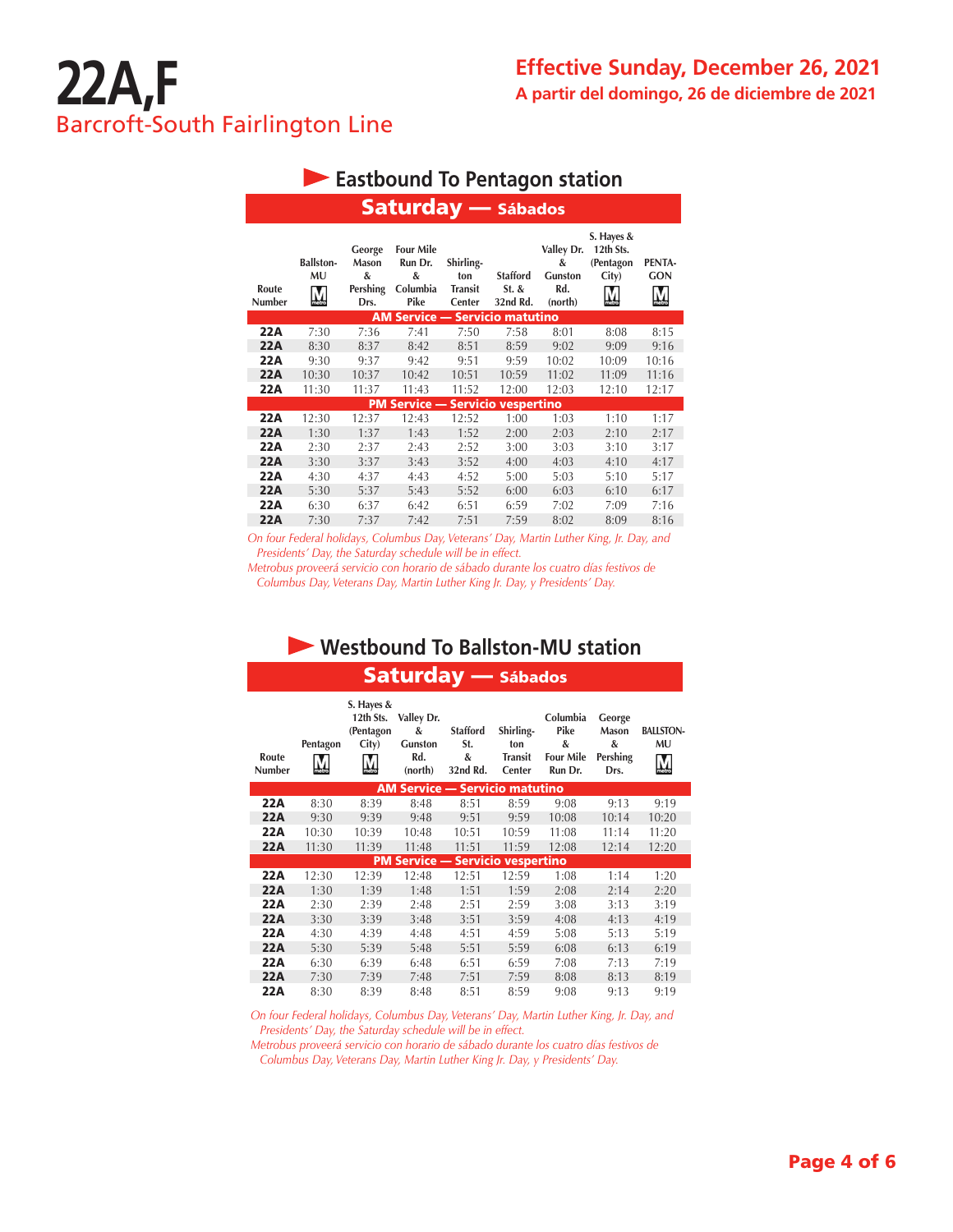# **22A,F** Barcroft-South Fairlington Line

| <b>Sunday — Domingos</b>              |                             |                                          |                                                      |                                                     |                                      |                                              |                                                    |                      |  |
|---------------------------------------|-----------------------------|------------------------------------------|------------------------------------------------------|-----------------------------------------------------|--------------------------------------|----------------------------------------------|----------------------------------------------------|----------------------|--|
| Route<br><b>Number</b>                | <b>Ballston-</b><br>MU<br>Ñ | George<br>Mason<br>&<br>Pershing<br>Drs. | <b>Four Mile</b><br>Run Dr.<br>&<br>Columbia<br>Pike | Shirling-<br>ton<br><b>Transit</b><br><b>Center</b> | <b>Stafford</b><br>St. &<br>32nd Rd. | Valley Dr.<br>&<br>Gunston<br>Rd.<br>(north) | S. Hayes &<br>12th Sts.<br>(Pentagon<br>City)<br>M | PENTA-<br><b>GON</b> |  |
| <b>AM Service — Servicio matutino</b> |                             |                                          |                                                      |                                                     |                                      |                                              |                                                    |                      |  |
| 22A                                   | 7:30                        | 7:37                                     | 7:42                                                 | 7:50                                                | 7:57                                 | 8:00                                         | 8:07                                               | 8:14                 |  |
| 22A                                   | 8:30                        | 8:37                                     | 8:42                                                 | 8:50                                                | 8:57                                 | 9:00                                         | 9:07                                               | 9:14                 |  |
| 22A                                   | 9:30                        | 9:37                                     | 9:42                                                 | 9:50                                                | 9:57                                 | 10:00                                        | 10:07                                              | 10:14                |  |
| <b>22A</b>                            | 10:30                       | 10:37                                    | 10:42                                                | 10:51                                               | 10:59                                | 11:03                                        | 11:10                                              | 11:17                |  |
| 22A                                   | 11:30                       | 11:37                                    | 11:42                                                | 11:51                                               | 11:59                                | 12:03                                        | 12:10                                              | 12:17                |  |
|                                       |                             |                                          | <b>PM Service - Servicio vespertino</b>              |                                                     |                                      |                                              |                                                    |                      |  |
| 22A                                   | 12:30                       | 12:37                                    | 12:42                                                | 12:51                                               | 12:59                                | 1:03                                         | 1:10                                               | 1:17                 |  |
| 22A                                   | 1:30                        | 1:37                                     | 1:42                                                 | 1:51                                                | 1:59                                 | 2:03                                         | 2:10                                               | 2:17                 |  |
| 22A                                   | 2:30                        | 2:37                                     | 2:42                                                 | 2:51                                                | 2:59                                 | 3:03                                         | 3:10                                               | 3:17                 |  |
| 22A                                   | 3:30                        | 3:37                                     | 3:42                                                 | 3:51                                                | 3:59                                 | 4:03                                         | 4:10                                               | 4:17                 |  |
| 22A                                   | 4:30                        | 4:37                                     | 4:42                                                 | 4:51                                                | 4:59                                 | 5:03                                         | 5:10                                               | 5:17                 |  |
| 22A                                   | 5:30                        | 5:37                                     | 5:42                                                 | 5:51                                                | 5:59                                 | 6:03                                         | 6:10                                               | 6:17                 |  |
| 22A                                   | 6:30                        | 6:37                                     | 6:42                                                 | 6:50                                                | 6:57                                 | 7:00                                         | 7:07                                               | 7:14                 |  |
| <b>22A</b>                            | 7:30                        | 7:37                                     | 7:42                                                 | 7:50                                                | 7:57                                 | 8:00                                         | 8:07                                               | 8:14                 |  |
|                                       |                             |                                          |                                                      |                                                     |                                      |                                              |                                                    |                      |  |

### **Eastbound To Pentagon station**

### **• Westbound To Ballston-MU station**

### Sunday — Domingos

| Route<br>Number | Pentagon | S. Hayes<br>& 12th<br>Sts.<br>(Pentagon<br>City) | Valley Dr.<br>&<br><b>Gunston</b><br>Rd.<br>(north) | <b>Stafford</b><br>St.<br>&<br>32nd Rd. | Shirling-<br>ton<br><b>Transit</b><br>Center | Columbia<br>Pike<br>&<br><b>Four Mile</b><br>Run Dr. | George<br><b>Mason</b><br>&<br>Pershing<br>Drs. | <b>BALLSTON-</b><br><b>MU</b> |
|-----------------|----------|--------------------------------------------------|-----------------------------------------------------|-----------------------------------------|----------------------------------------------|------------------------------------------------------|-------------------------------------------------|-------------------------------|
|                 |          |                                                  | <b>AM Service — Servicio matutino</b>               |                                         |                                              |                                                      |                                                 |                               |
| 22A             | 8:30     | 8:39                                             | 8:48                                                | 8:51                                    | 8:58                                         | 9:07                                                 | 9:12                                            | 9:18                          |
| 22A             | 9:30     | 9:39                                             | 9:48                                                | 9:51                                    | 9:58                                         | 10:07                                                | 10:12                                           | 10:18                         |
| 22A             | 10:30    | 10:39                                            | 10:48                                               | 10:51                                   | 10:59                                        | 11:08                                                | 11:14                                           | 11:20                         |
| 22A             | 11:30    | 11:39                                            | 11:48                                               | 11:51                                   | 11:59                                        | 12:08                                                | 12:14                                           | 12:20                         |
|                 |          |                                                  | <b>PM Service - Servicio vespertino</b>             |                                         |                                              |                                                      |                                                 |                               |
| 22A             | 12:30    | 12:39                                            | 12:48                                               | 12:51                                   | 12:59                                        | 1:08                                                 | 1:14                                            | 1:20                          |
| 22A             | 1:30     | 1:39                                             | 1:48                                                | 1:51                                    | 1:59                                         | 2:08                                                 | 2:14                                            | 2:20                          |
| 22A             | 2:30     | 2:39                                             | 2:48                                                | 2:51                                    | 2:59                                         | 3:08                                                 | 3:14                                            | 3:20                          |
| 22A             | 3:30     | 3:39                                             | 3:48                                                | 3:51                                    | 3:59                                         | 4:08                                                 | 4:13                                            | 4:20                          |
| 22A             | 4:30     | 4:39                                             | 4:48                                                | 4:51                                    | 4:59                                         | 5:08                                                 | 5:13                                            | 5:20                          |
| 22A             | 5:30     | 5:39                                             | 5:48                                                | 5:51                                    | 5:59                                         | 6:08                                                 | 6:13                                            | 6:20                          |
| 22A             | 6:30     | 6:39                                             | 6:48                                                | 6:51                                    | 6:59                                         | 7:08                                                 | 7:13                                            | 7:20                          |
| 22A             | 7:30     | 7:39                                             | 7:48                                                | 7:51                                    | 7:59                                         | 8:08                                                 | 8:13                                            | 8:20                          |
| 22A             | 8:30     | 8:39                                             | 8:48                                                | 8:51                                    | 8:58                                         | 9:06                                                 | 9:10                                            | 9:16                          |